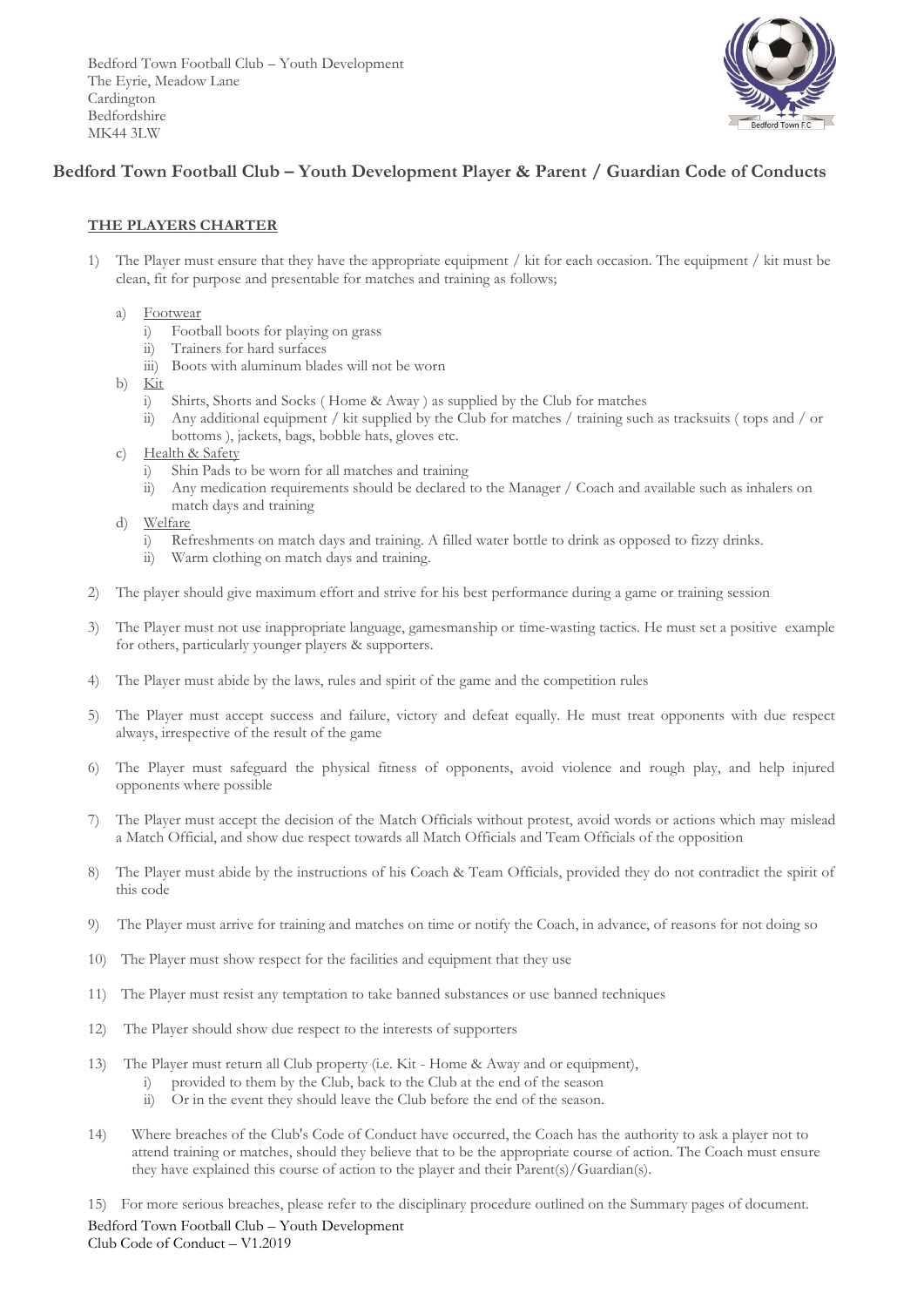Bedford Town Football Club – Youth Development The Eyrie, Meadow Lane Cardington Bedfordshire MK44 3LW



## **Bedford Town Football Club Code of Conducts**

#### **THE PARENTS / GUARDIANS CHARTER**

- 1. The Parent / Guardian must ensure that the Player has the required equipment and refreshments for each occasion see Players Charter item 1 for detail.
- 2. The Parent / Guardian must ensure that the Player arrives and is collected by the appointed times for training sessions & matches and must deliver the Player directly to the Coach
- 3. The Parent / Guardian must inform the Coach, as far in advance as possible, if the Player will not be available for a training session or match
- 4. The Parent / Guardian must inform the Coach of any illness or ailment that may affect the performance or health of the Player. The Parent / Guardian must be aware that the Coach may require a letter of permission from either Parent / Guardian or the Player's doctor to allow the Player to resume Club activity
- 5. The Parent / Guardian should inform the Coach of any games that the Player has been asked to participate in, other than for Bedford Town Football Club.
- 6. The Parent / Guardian may not, under any circumstances, communicate directly with the Leagues or the Bedfordshire Football Association about Club business. Any correspondence about Club or Player business with these or other official football organisations should always be dealt with through the Bedford Town F.C. – Youth Development Secretary or other Club officials
- 7. The Parent / Guardian must always encourage ALL players during the match regardless of the result of the game
- 8. The Parent / Guardian should not give instructions to the players during the match or at the half-time interval. This is the responsibility of the Coach
- 9. The Parent / Guardian must respect the rights of the Coach to make decisions regarding training methods, team selections, substitutions and match tactics unless they contradict the spirit of this code
- 10. The Parent / Guardian must be courteous and polite at all times towards opponents, coaches, managers, referees and officials
- 11. The Parent / Guardian should feel free to approach the Coach to discuss any aspect of the Players football development
- 12. The Parent / Guardian should never use racial abuse or foul language in the hearing of any player
- 13. The Parent / Guardian must refer to players by their shirt number and not by reference to their colour, culture, race or country of origin
- 14. The Parent / Guardian must agree to pay any fine imposed on the Club resulting from indiscipline of their child
- 15. The Parent / Guardian must understand that any monies raised, or kit or equipment acquired by sponsorship or fundraising belongs to Bedford Town Football Club
- 16. The taking of photographs and videos should only be done with permission from the Player's Manager/Coach and other Parents / Guardians in attendance.
- 17. All Parents/Guardians will be expected to perform an active role (setting out playing area, setting up goals/nets, match reports and helping fund raising committee etc.).
- 18. Where breaches of the Club's Code of Conduct have occurred, the Coach has the authority to ask a player not to attend training or matches, should they believe that to be the appropriate course of action. The Coach must ensure they have explained this course of action to the player and their Parent(s)/Guardian(s).

For more serious breaches, please refer to the disciplinary procedure outlined on the Summary pages of document.

Bedford Town Football Club – Youth Development Club Code of Conduct – V1.2019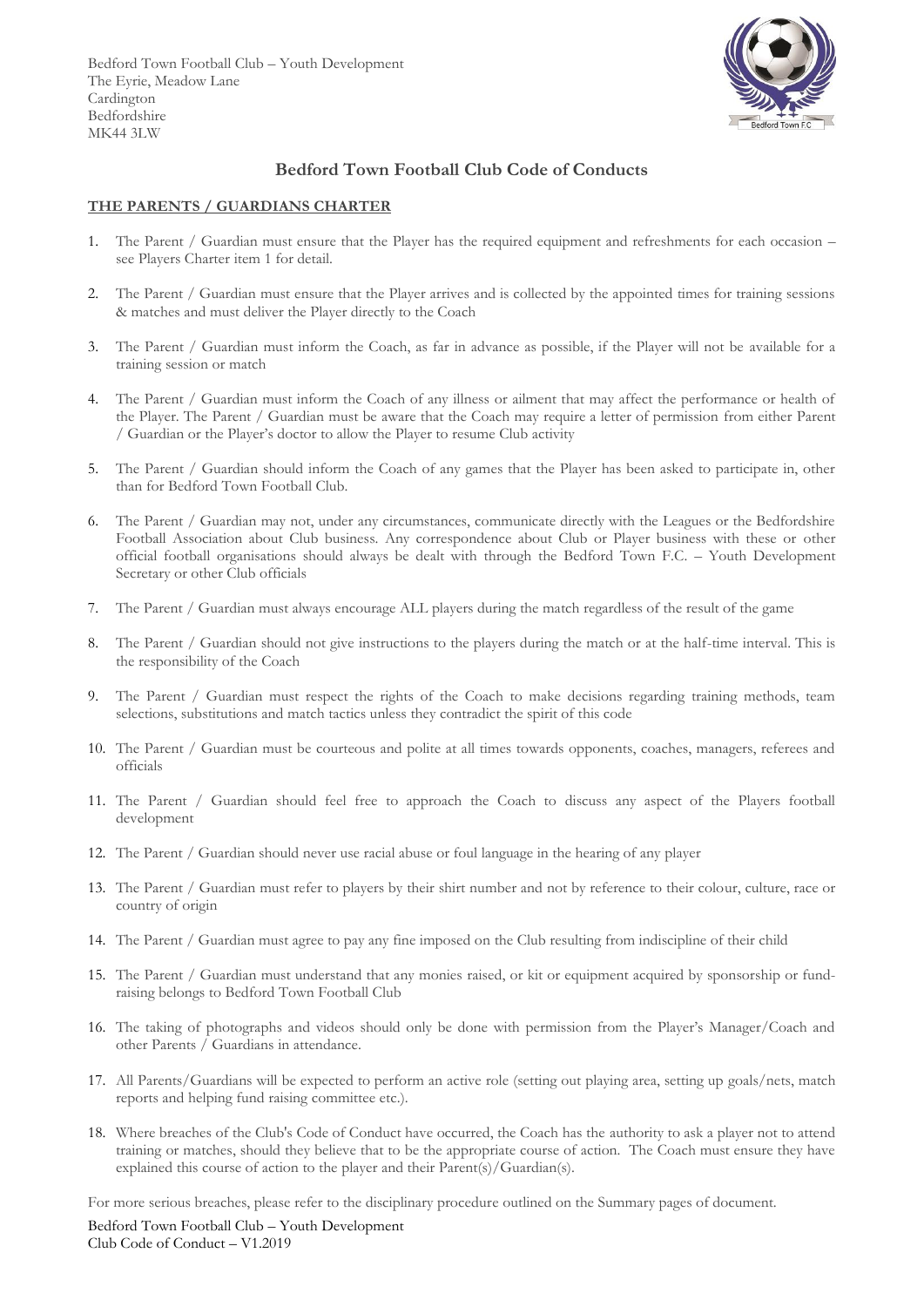

#### **BEDFORD TOWN FOOTBALL CLUB PLAYER / PARENT / CLUB AGREEMENT**

#### **SUMMARY OF CODE OF CONDUCT**

- The Player & Parent / Guardian must take responsibility to ensure that the appropriate equipment: i.e. Boots (see Players Charter regulation 1.a.i) Shin pads, Refreshments, etc. - are provided on each occasion
- The Player & Coach should arrive at least ten minutes before training and at least thirty minutes before the match
- The Player or Parent / Guardian must inform the Coach well in advance if they are going to be late or absent from a training session or match
- Everyone must show respect for the facilities and equipment that they use. Parents / Guardians may be asked to assist in setting up or clearing away equipment
- The Player is expected to show a positive attitude and to follow directions given by the Coach
- The Player, Parent / Guardian & Coach must be courteous and polite at all times towards team-mates, opponents, coaches, managers, referees and officials
- The Player, Parent / Guardian & Coach must not swear, spit or use name-calling or racist remarks
- The Player & Coach must shake hands with the opposition and thank the referee and officials, regardless of the result of the match
- The Player, Parent / Guardian & Coach must support the team. Encouragement must be used at all times
- Acceptance that this club is a supporting member of the FA RESPECT program